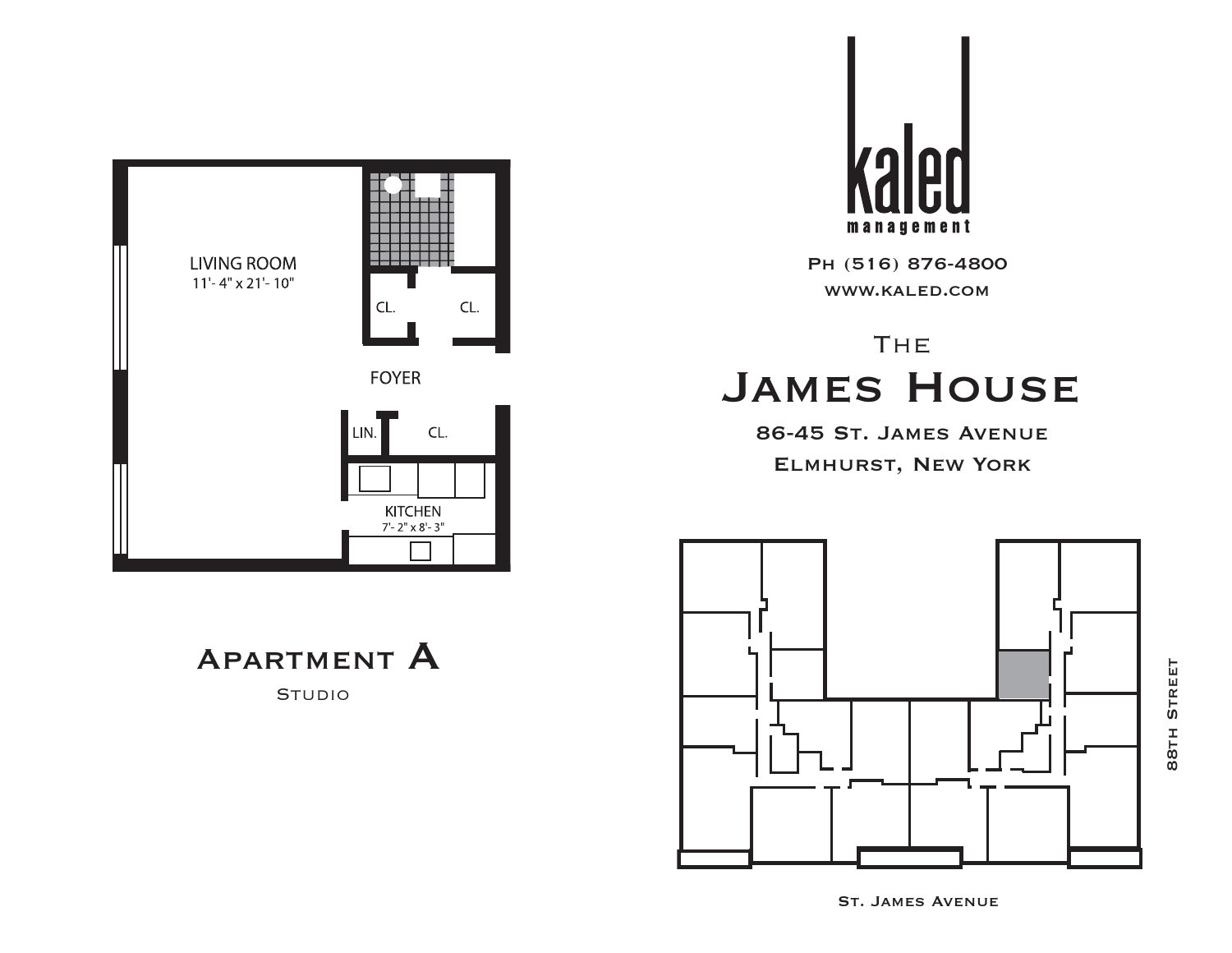

2 bedroom / 2 bath



Ph (516) 876-4800 www.kaled.com

# **THE** James House

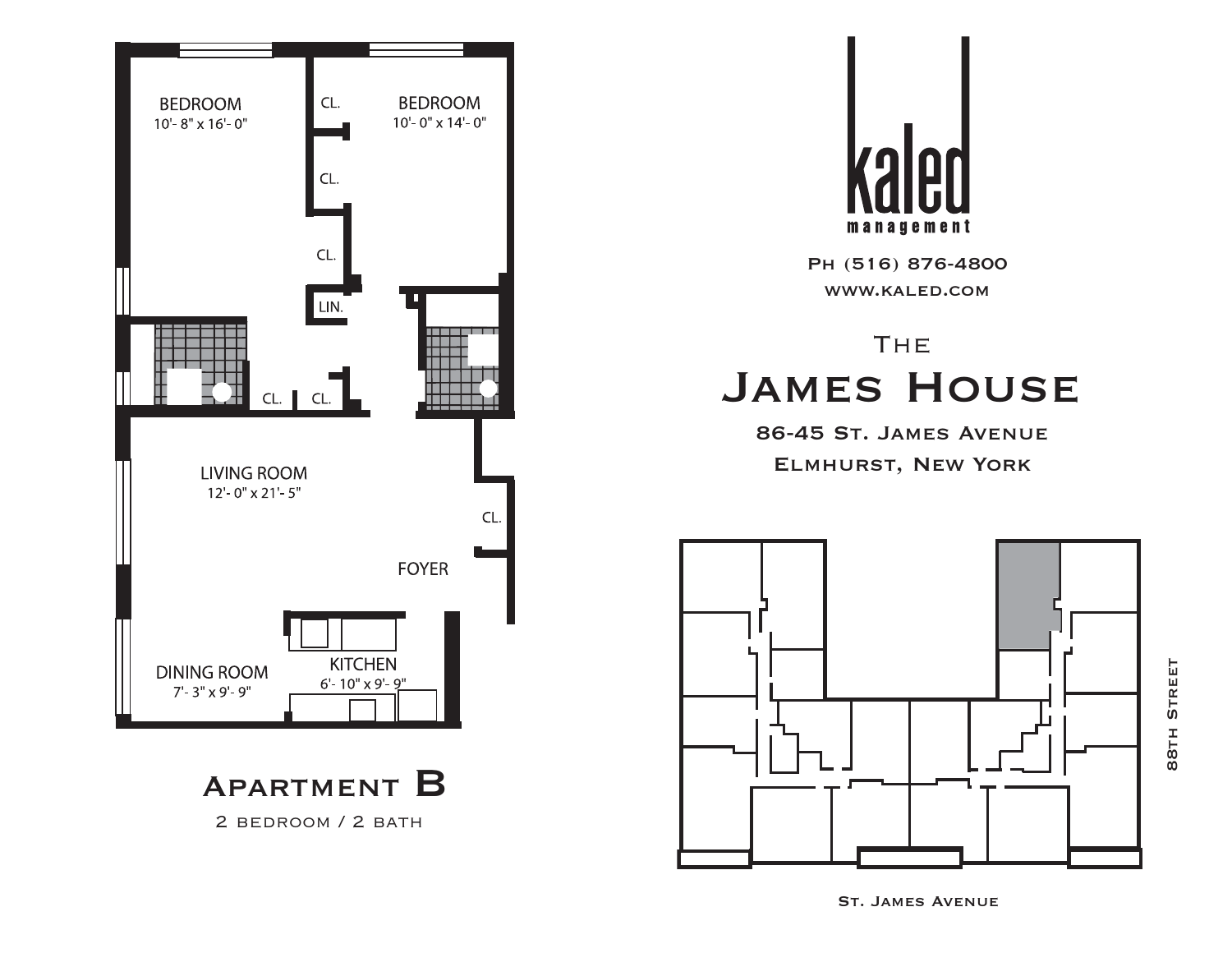



# **THE** James House

86-45 St. James Avenue Elmhurst, New York



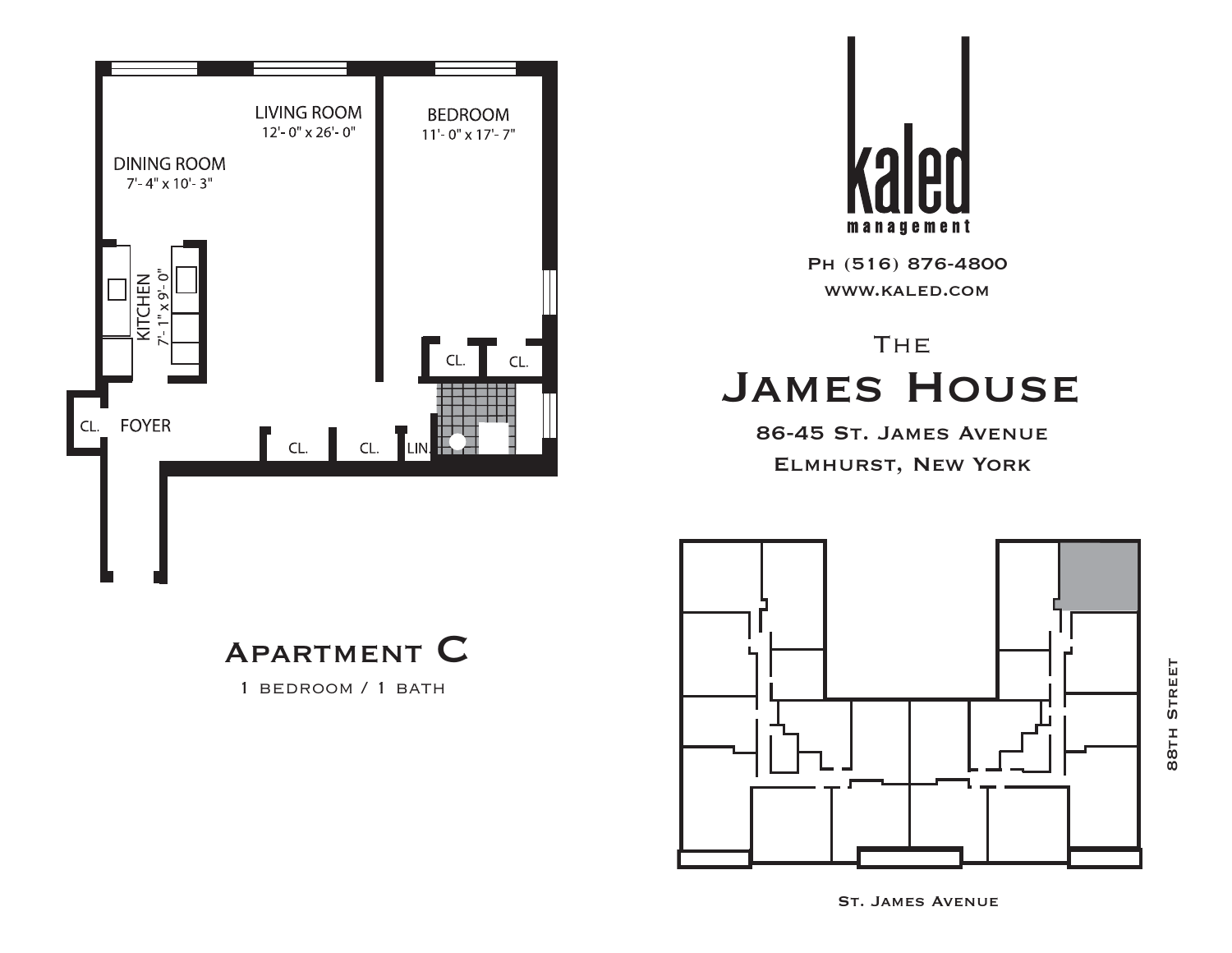



# **THE** James House

86-45 St. James Avenue Elmhurst, New York



Apartment D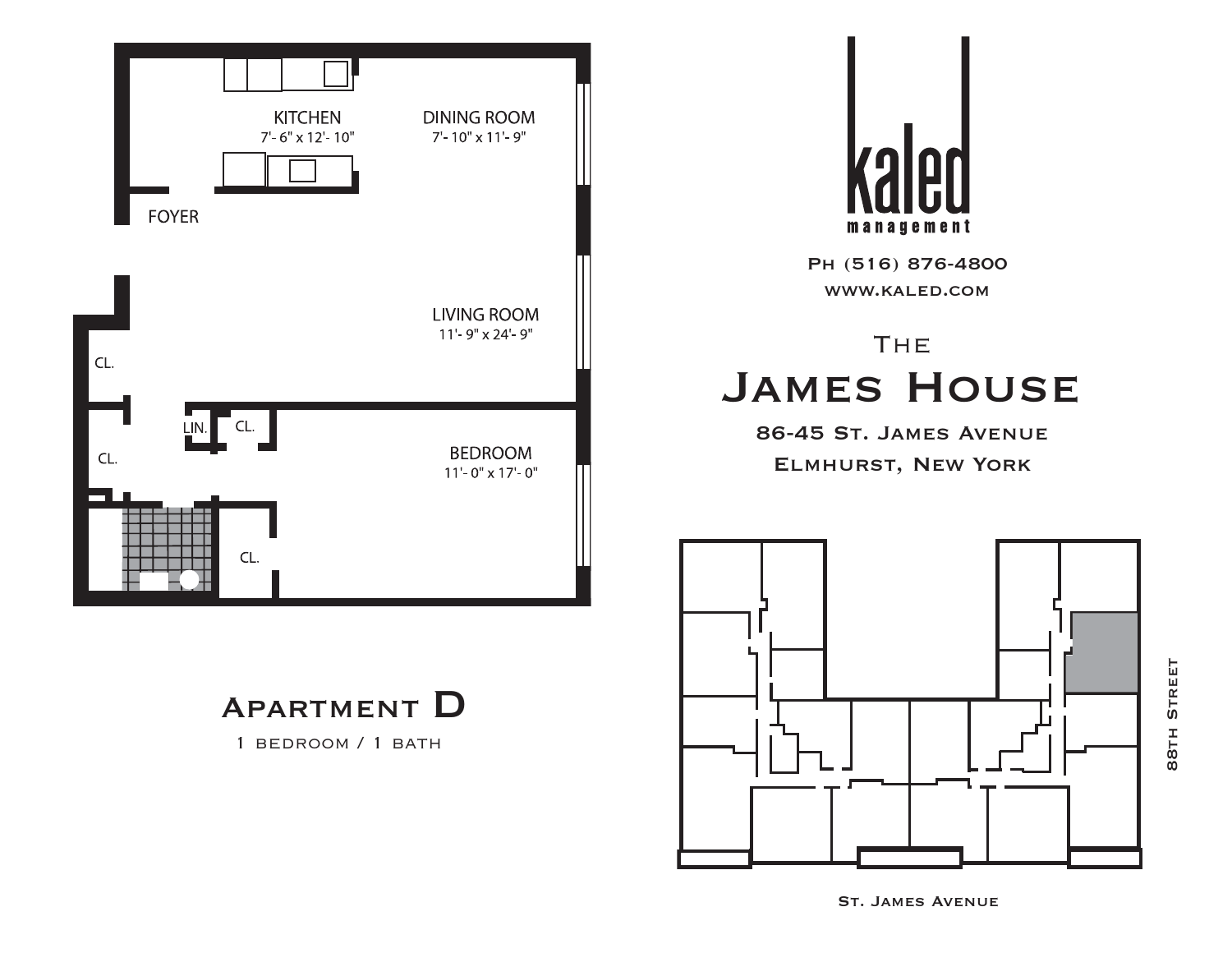



# **THE** James House

86-45 St. James Avenue Elmhurst, New York



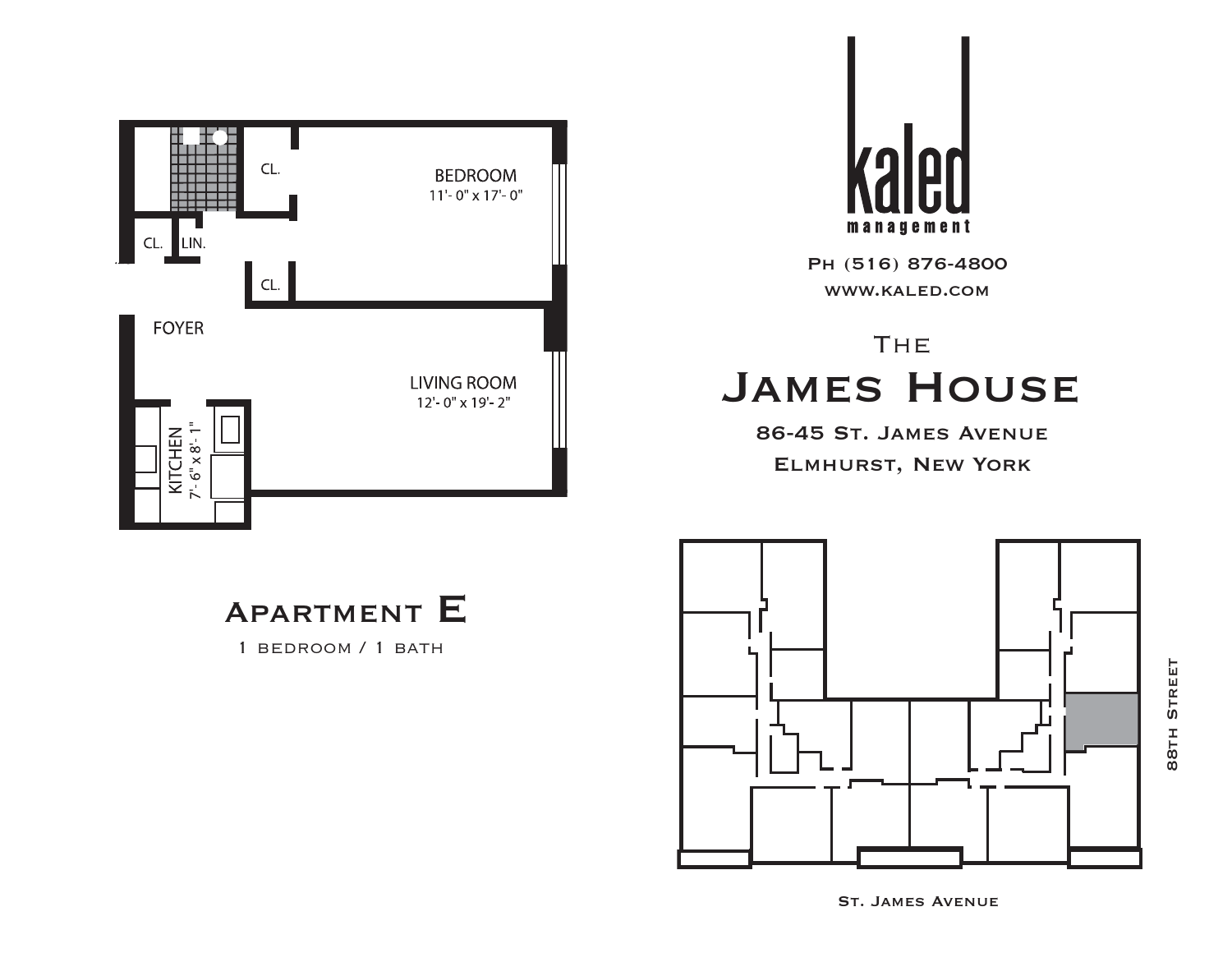



2 BEDROOM / 2 BATH



Ph (516) 876-4800 www.kaled.com

# **THE** James House

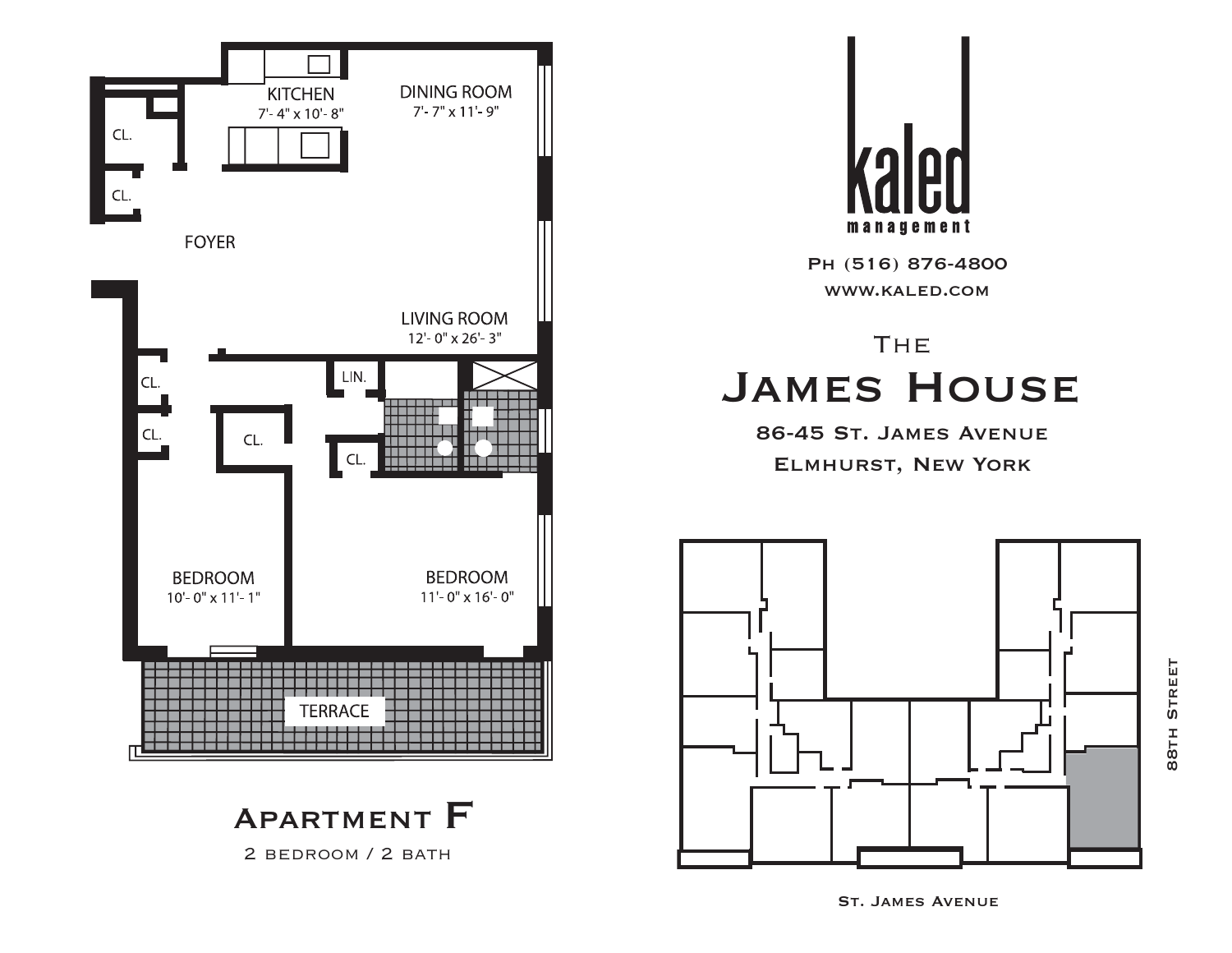

**STREET** 88th Street88TH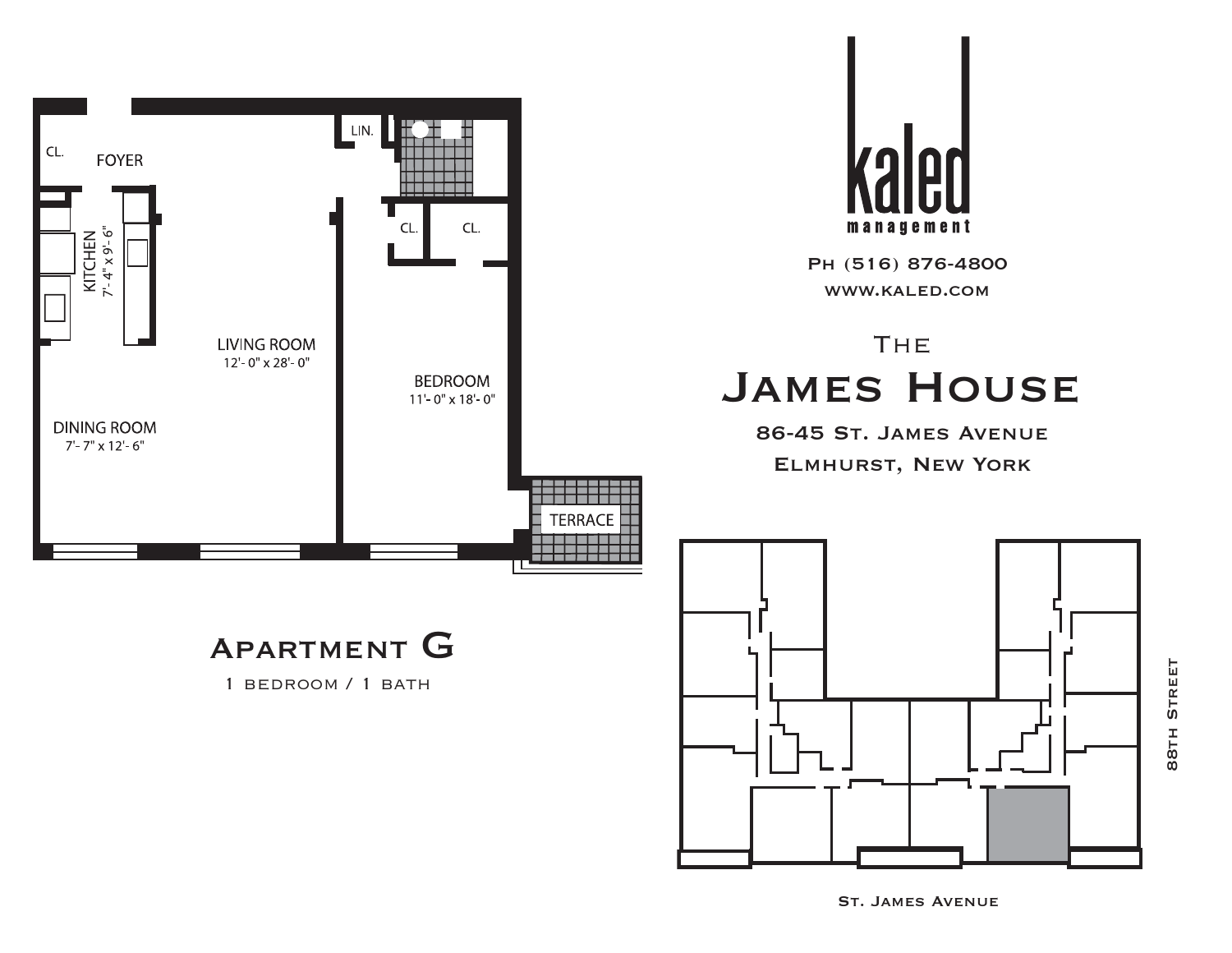

1 bedroom / 1 bath



Ph (516) 876-4800 www.kaled.com

# **THE** James House

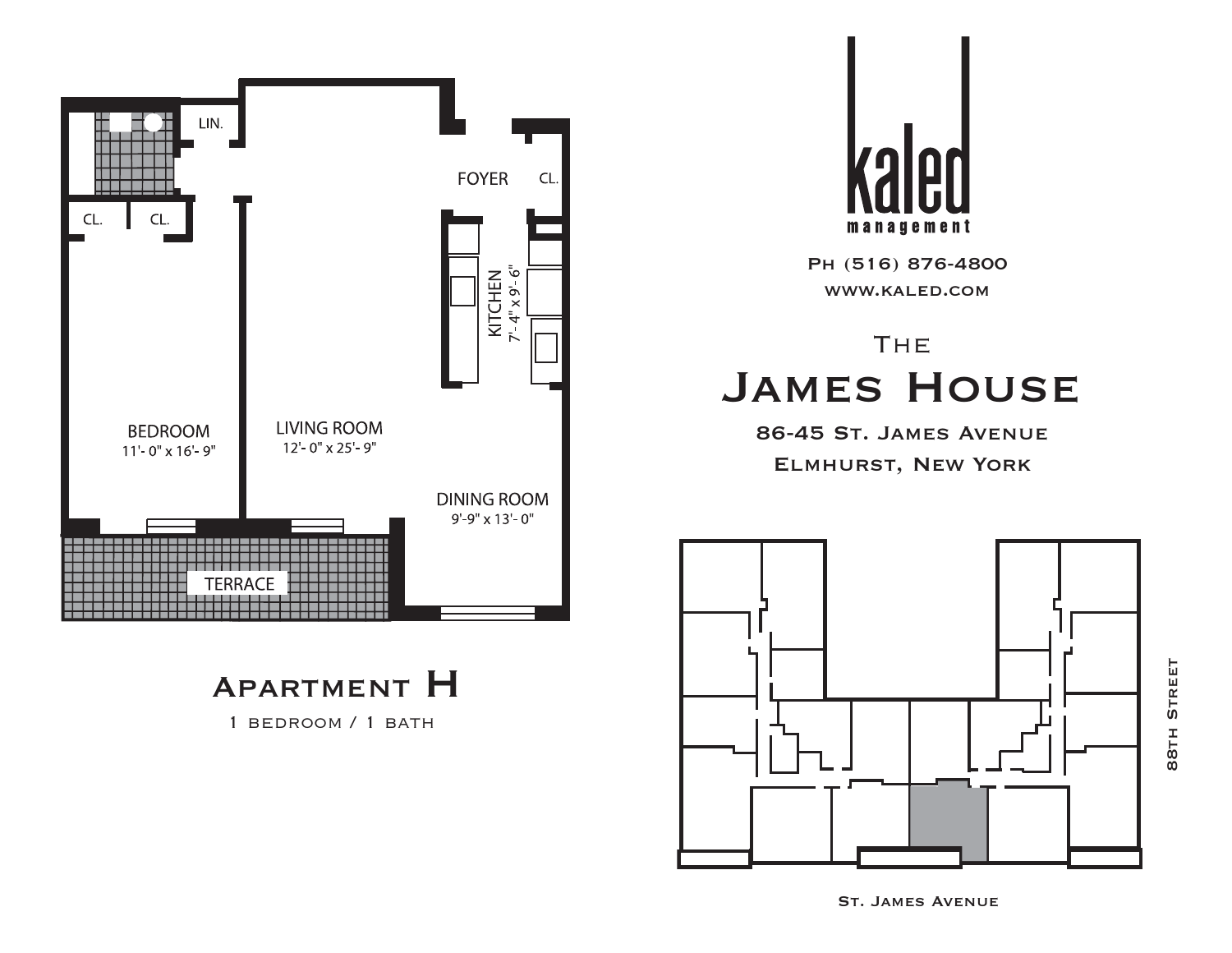

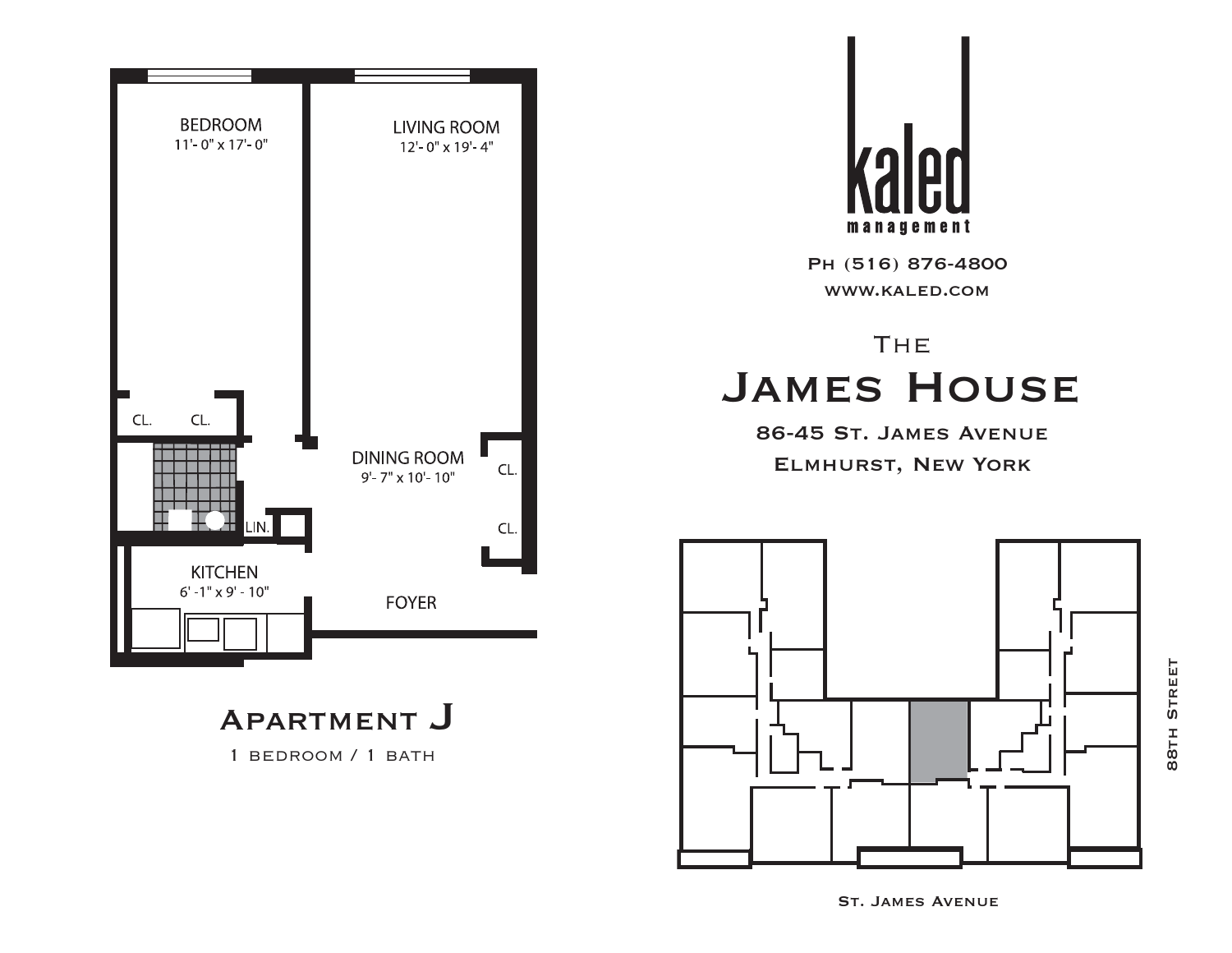

Apartment K

**STUDIO** 



Ph (516) 876-4800 www.kaled.com

# **THE** James House



St. James Avenue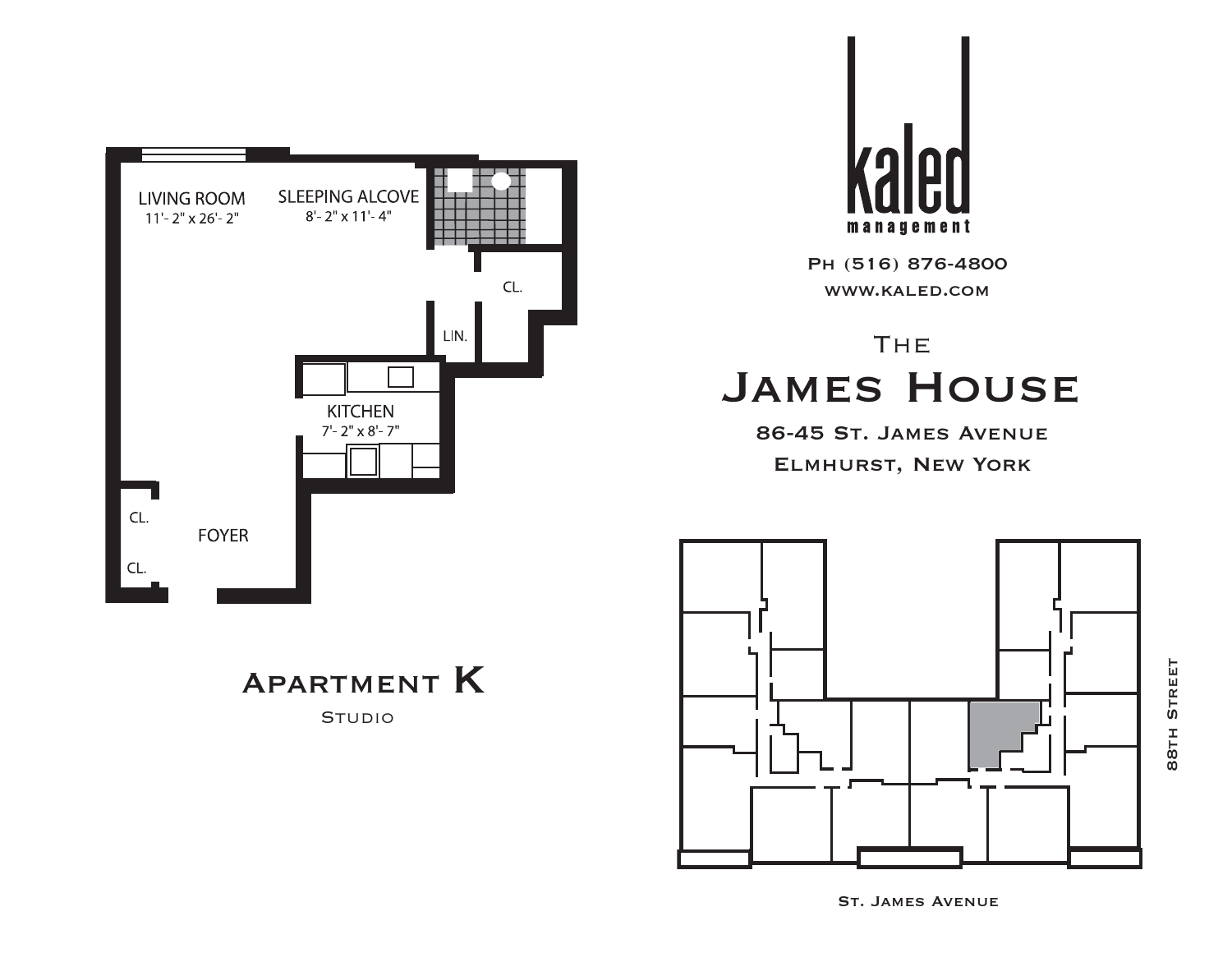

management

Ph (516) 876-4800 www.kaled.com

# **THE** James House

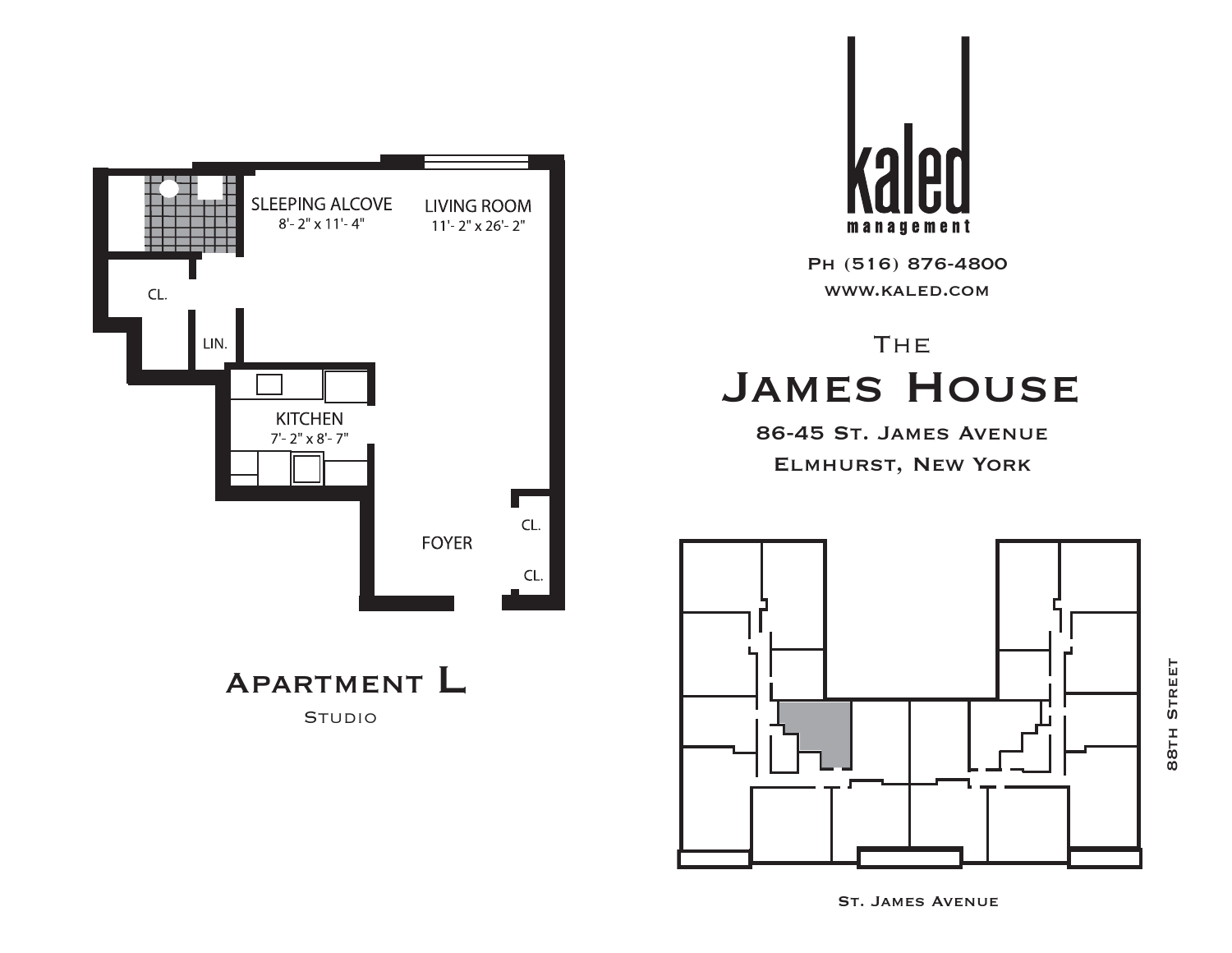



1 bedroom / 1 bath



Ph (516) 876-4800 www.kaled.com

# **THE** James House

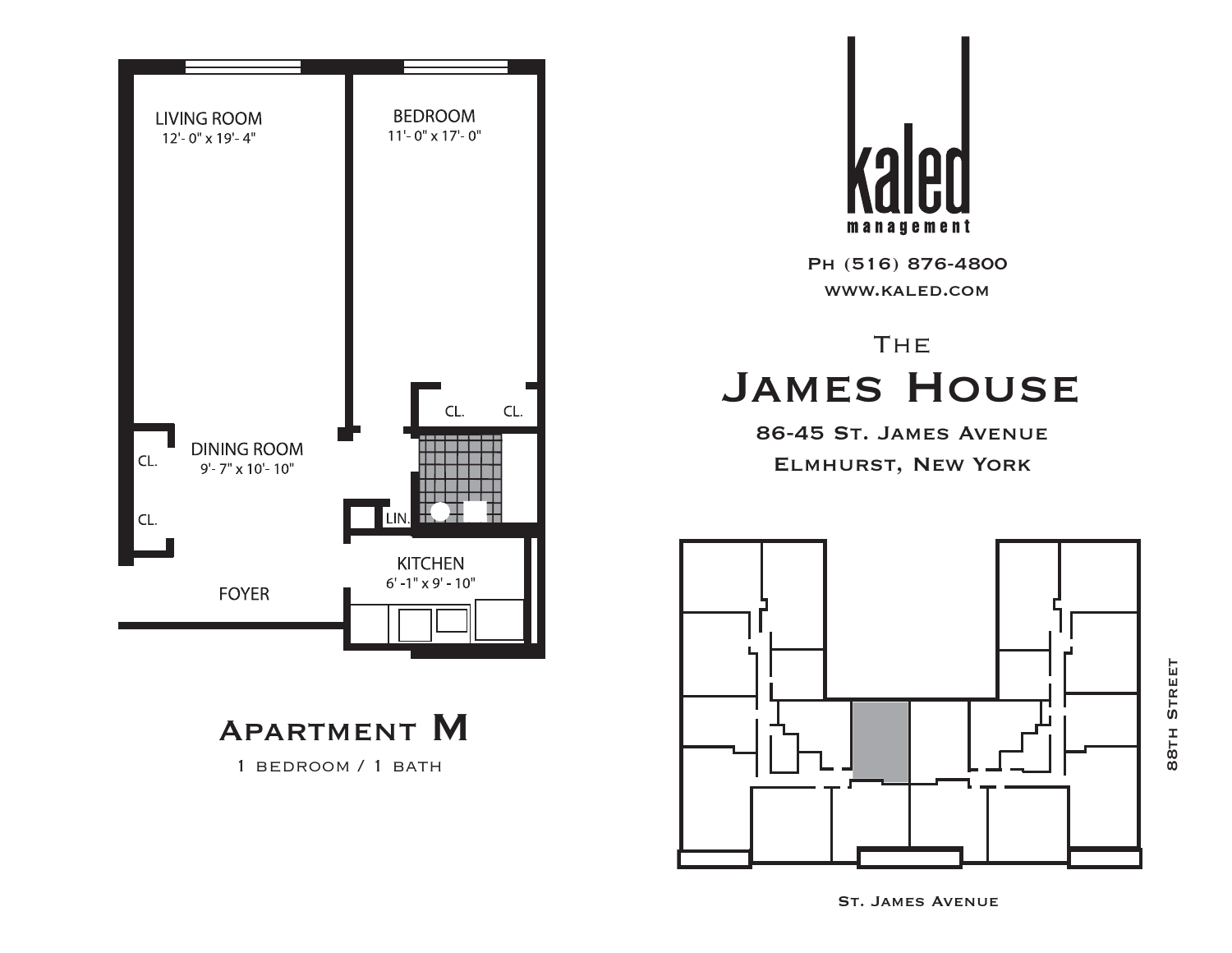

70 management

Ph (516) 876-4800 www.kaled.com

# **THE** James House

86-45 St. James Avenue Elmhurst, New York



Apartment N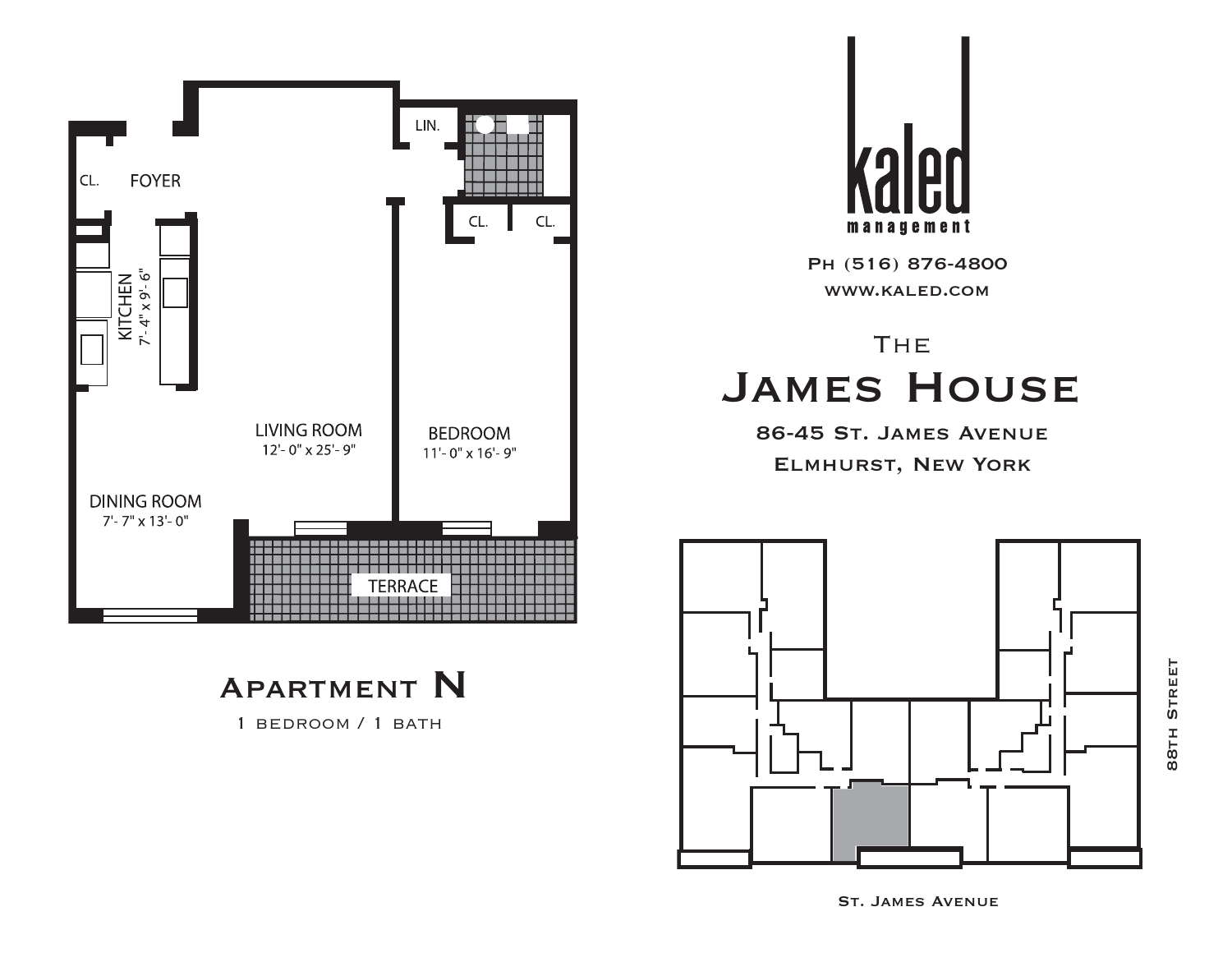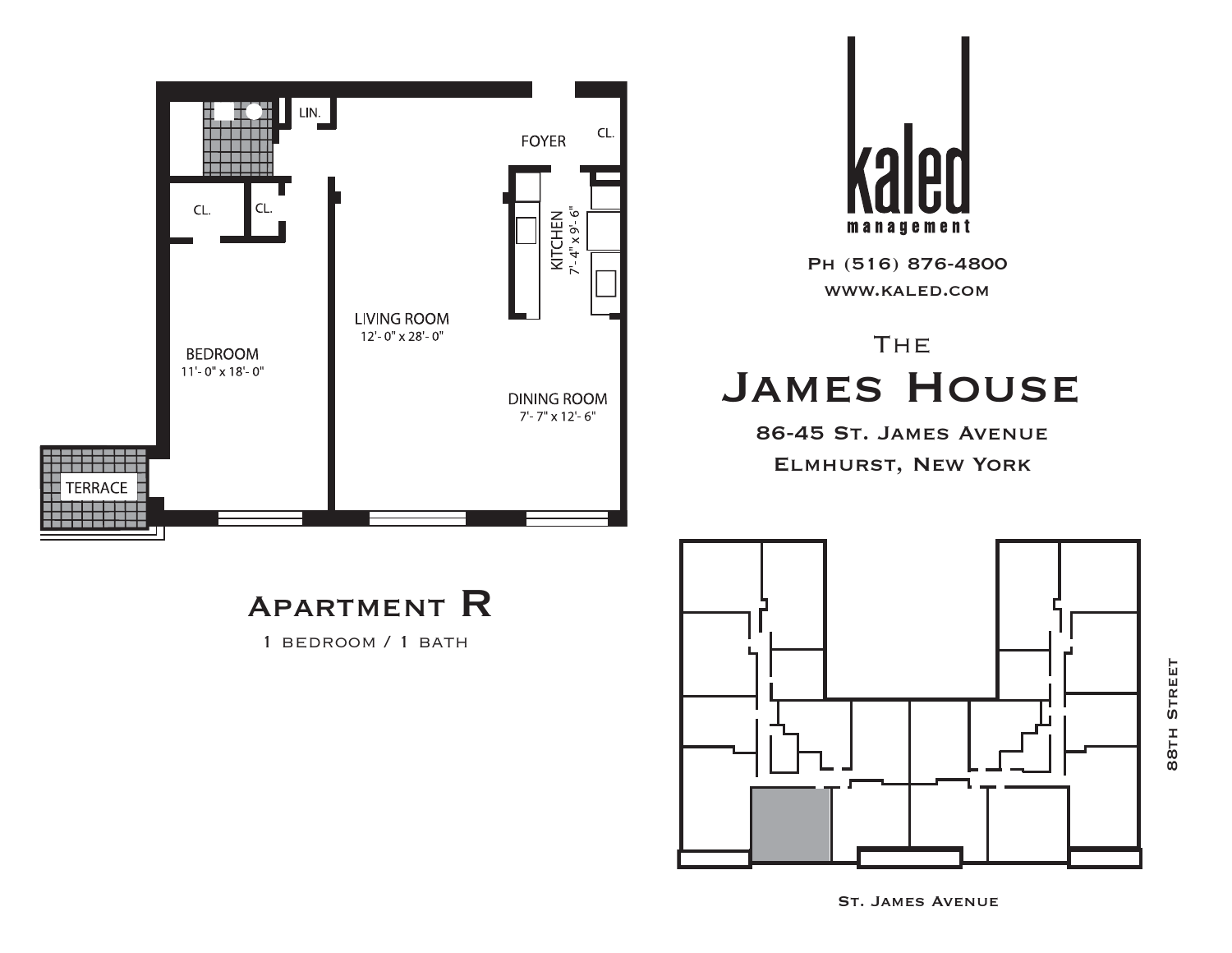



2 bedroom / 2 bath



Ph (516) 876-4800 www.kaled.com

# **THE** James House

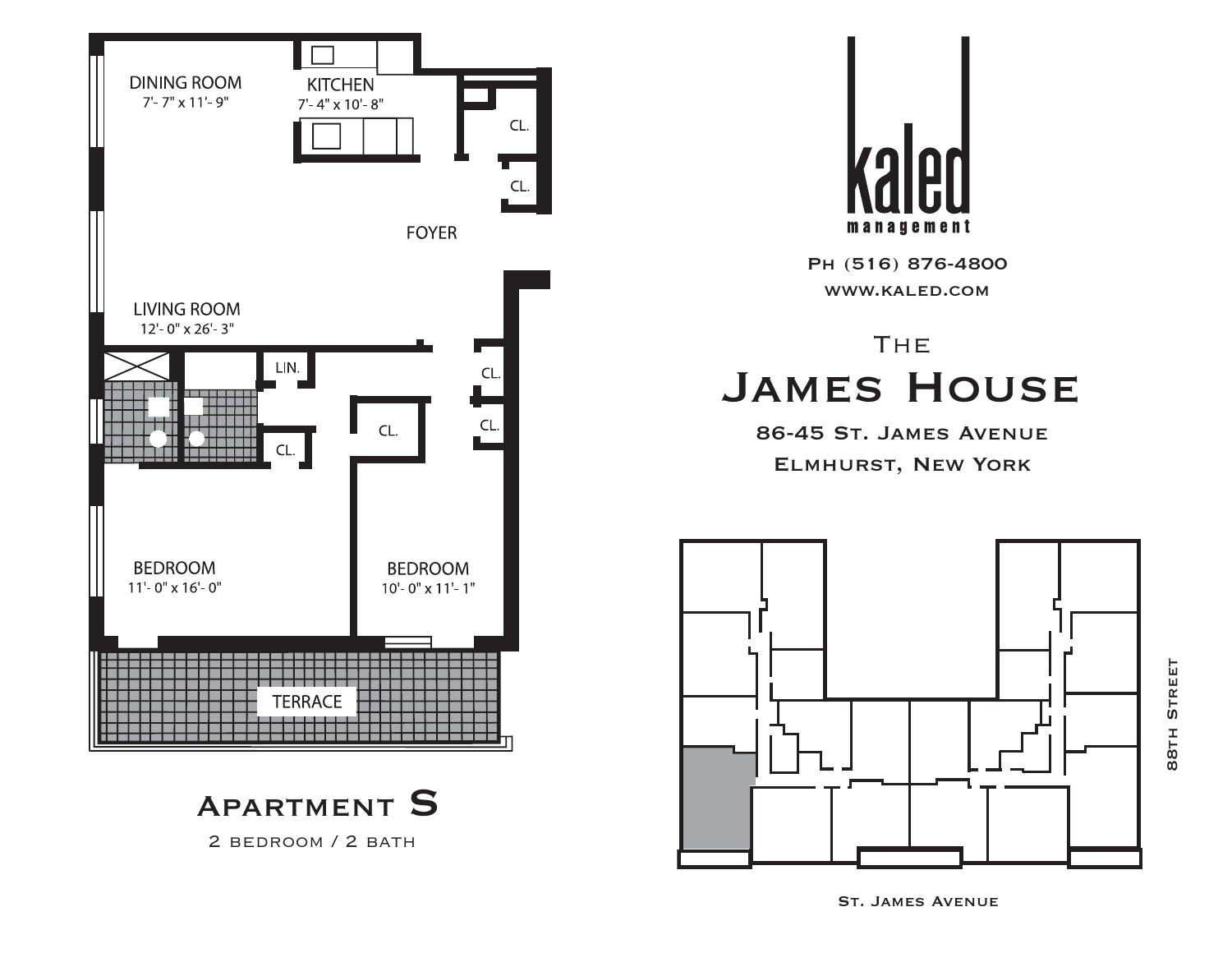



# **THE** James House

86-45 St. James Avenue Elmhurst, New York

Apartment T

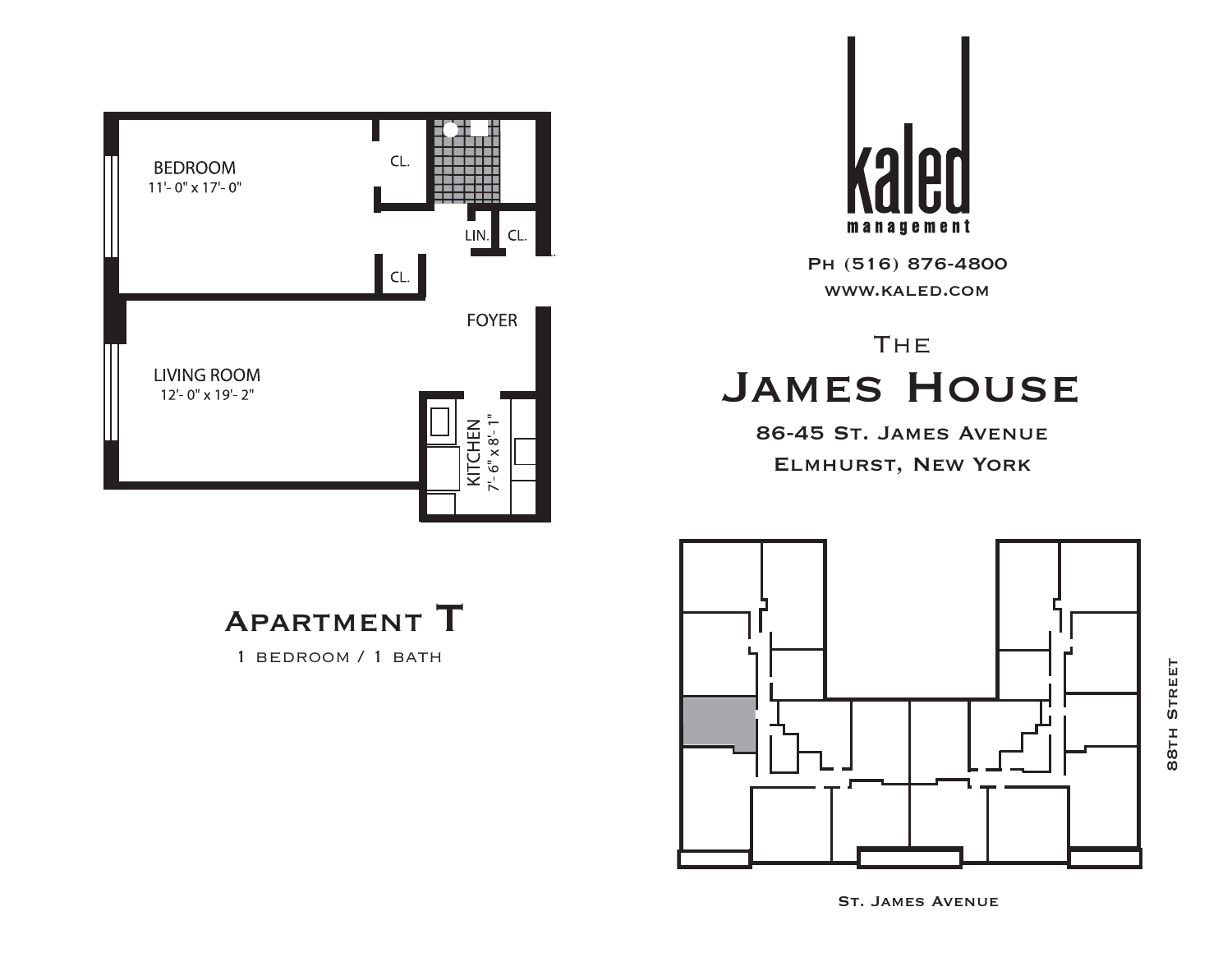



# **THE** James House

86-45 St. James Avenue Elmhurst, New York



**STREET** 88th Street88TH

Apartment U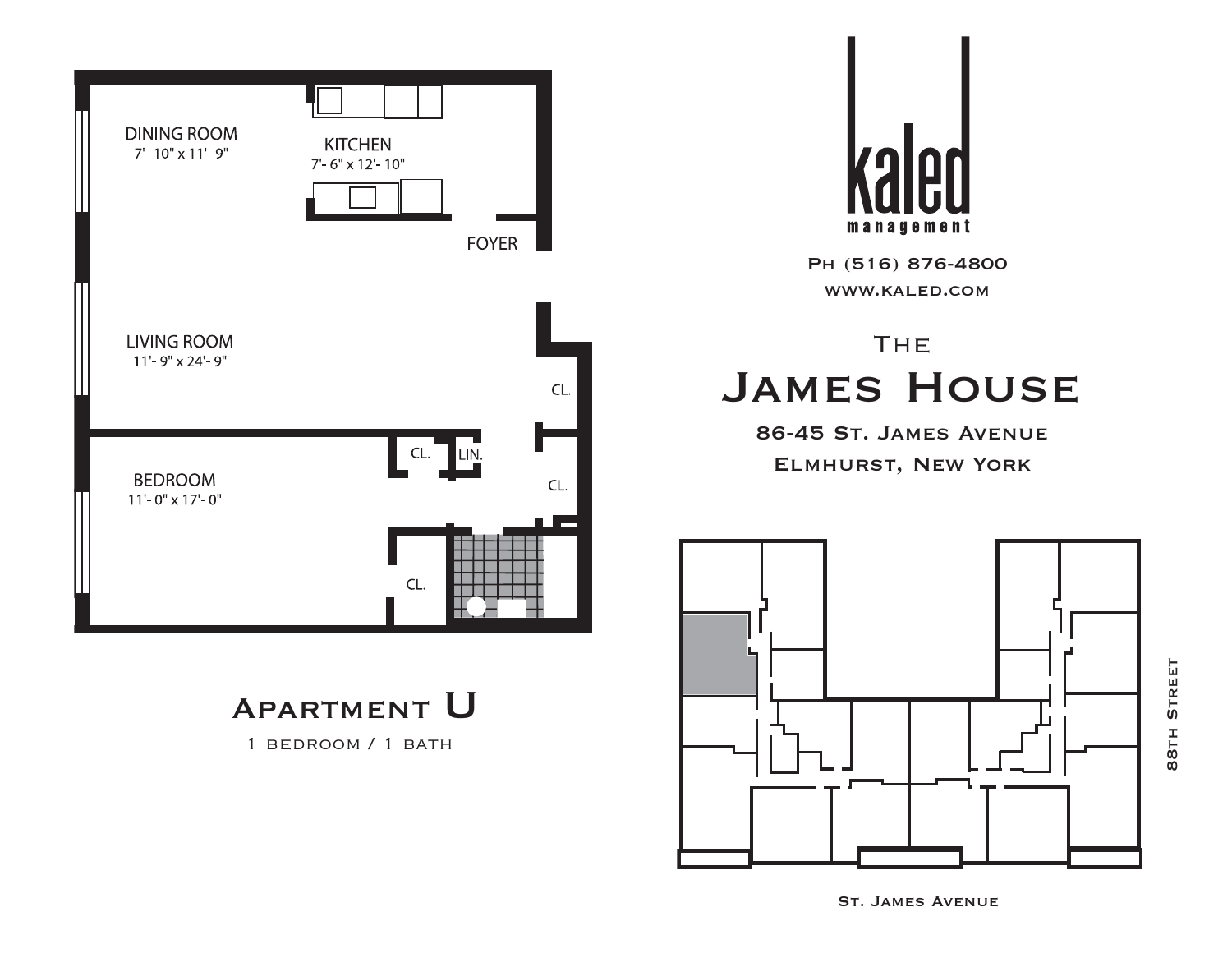



# **THE** James House

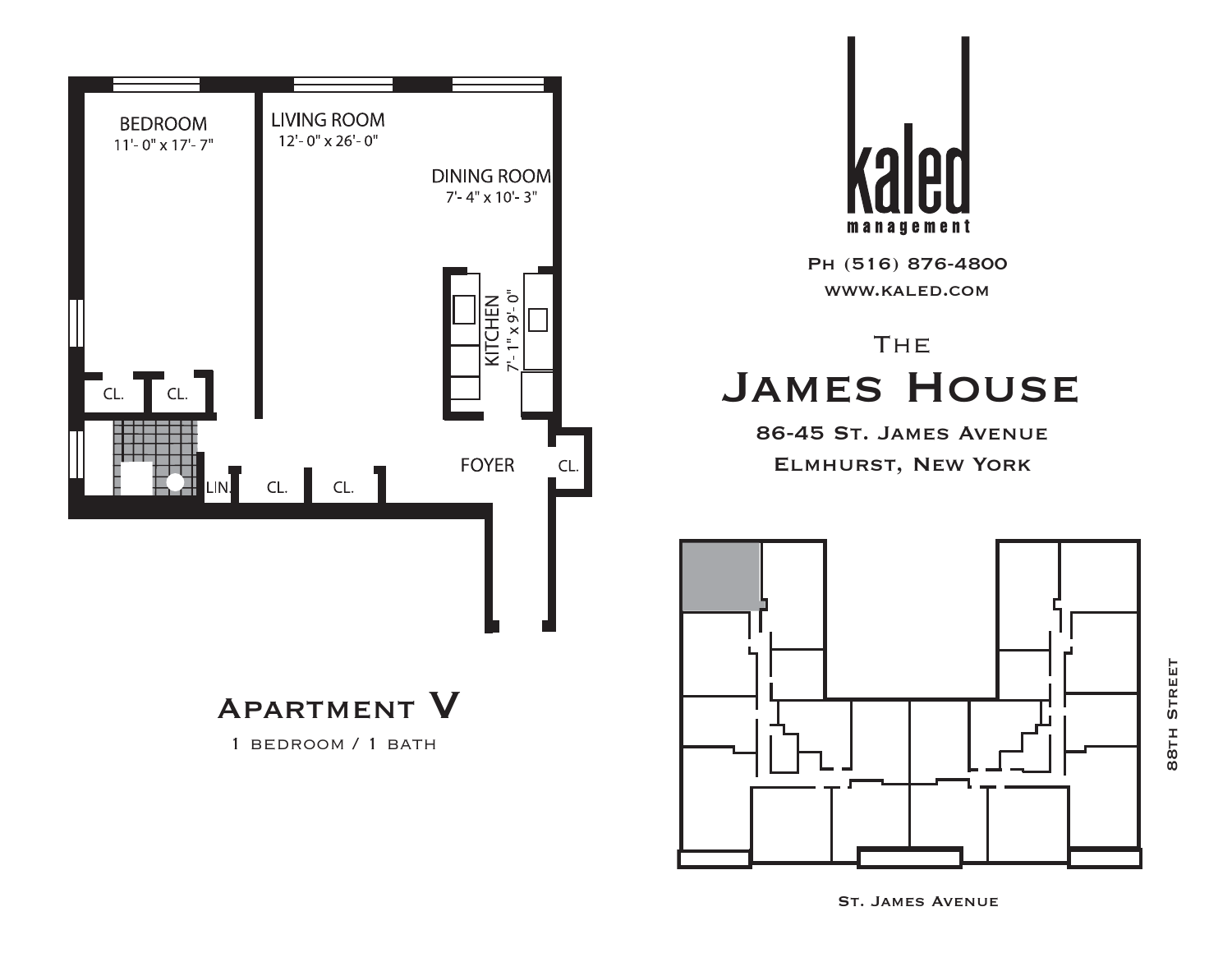



# **THE** James House